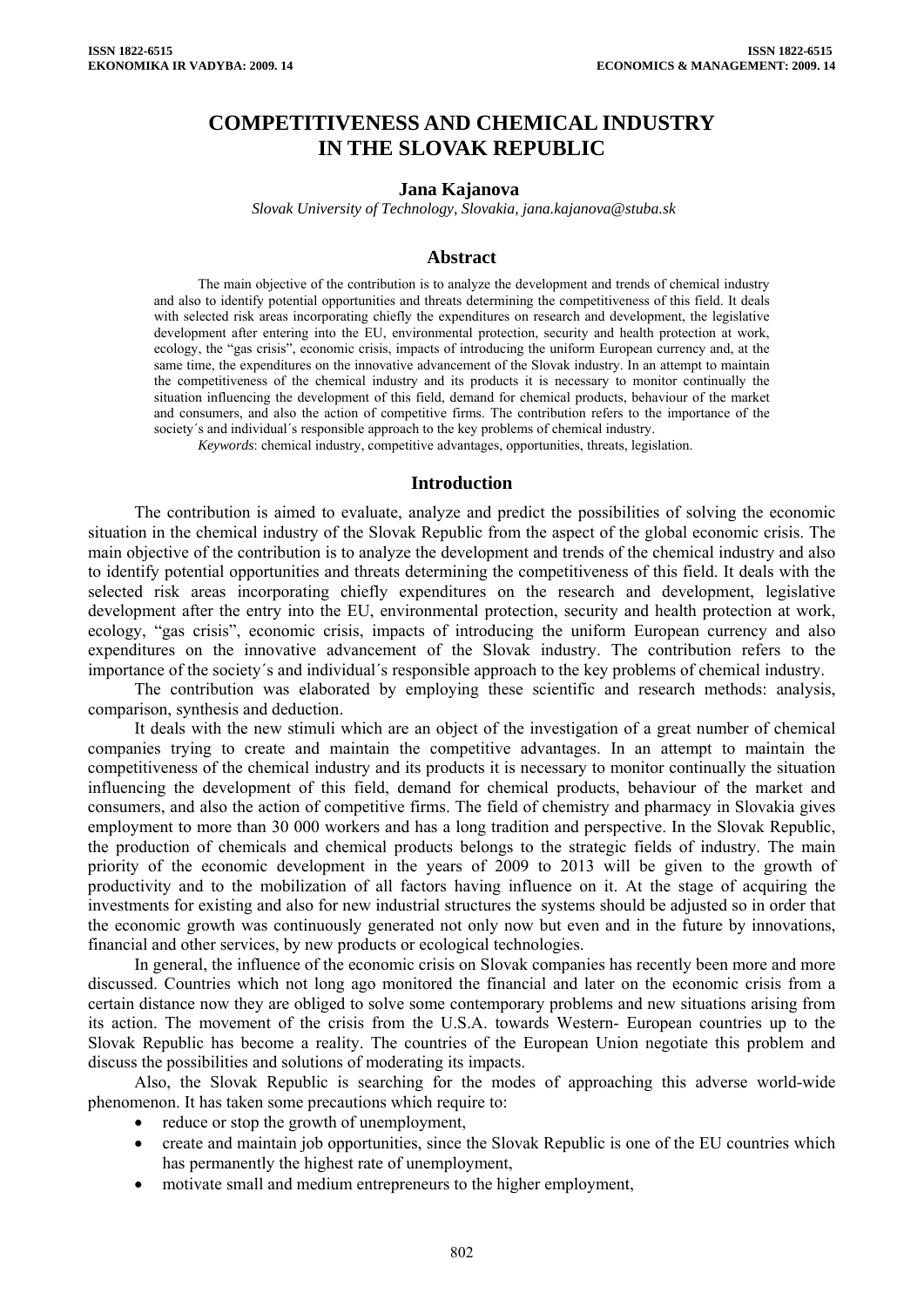- ensure sufficient energetic sources,
- decrease recession impacts on the automobile industry,
- ensure the inflow of further foreign capital,
- prevent the displacement of foreign companies to eastern countries offering the cheaper labour force,
- create acceptable conditions in the area of a tax burden and other obligatory payments,
- acquire financial sources for a final construction of the necessary infrastructure in regions with a critical employment,
- economize on public finances more effectively.
- support key and load-bearing branches.
- restart the economics.

# **1. Situation in the Slovak chemical industry**

The chemical industry has been affected by a global economic crisis equally as other industrial branches. The main problems, which have arisen in the Slovak Republic, are not only the instability in oil markets, a link-up to the machine or automobile industry, the restructuring of the industry and acquisition of financial sources, but also a drop in the consumption of chemical products, the lower competitiveness of firms and their products, the problematic value of company outputs with respect to the strength of the euro and to the decline in currencies in neighbouring countries and, at a final stage, the liquidation of "previous chemical giants" or smaller companies.

Most of the Slovak chemical companies are exhibited to a strong pressure in the main sales markets of the European Union. They try to face this phenomenon through restructuring. Although it is true that a lot of firms have already modern, up-to-date-level productions and achieve the potentially highest indicators of quality, namely in the field of economics, ecology and effective production, on the other hand, there exist plants which are relatively obsolete and require the high investment costs for their revitalization and the intensification of their own competition ability. This can be possible if the following factors complicating and worsening the situation in many aspects will be eliminated or minimized.

They include:

- inadequately high oil prices occurring in recent years, which, however, decrease their previous threats just due to the economic crisis,
- price-raising of the labour force in the last 5 years by more than twice,
- high prices of energies.
- maintenance of the stable euro currency versus currencies in neighbouring countries.

A forecast of the development of the Slovak and also the European chemical industry up to the year 2015 is not encouraging and it appears that without necessary activities it will bring a risk. The year 2004 did not meet expectations and although a certain improvement should come in 2005, the next crude oil shock in that year negatively affected the trend of the development of chemical industry.

Many adverse factors act on the chemical industry, such as the growing import from China and the Middle East, but also the EURO/USD rate of exchange, etc. (Baran & Mikloš, 2006).

### **1.1. Competitiveness of the chemical industry**

Competition plays crucial role in sustainable development of economy, welfare and technological progress. It fosters companies to be better than competitors, to minimize production costs and to maximally satisfy customers (Bogdanova & Orlovska, 2008). In the chemical company**,** the evaluation of the competitiveness needs to consider the amount of costs depending on a great number of factors. It is also necessary to consider the high demanding criteria for production equipments and technologies ensuring the mass and often continual productions. The high values of the long-time tangible and intangible property are reflected in costs through the amortization of the above-indicated property and costs for repair works and maintenance.

The next aspect is the aggression of chemicals and products requiring the higher requirements for costs in the area of transport, storage and manipulation in the form of specific vessels, transport modes, utilized packing materials, and specially trained employees. The level of these costs is influenced also by the necessity to observe security regulations and the regulations connected with health protection.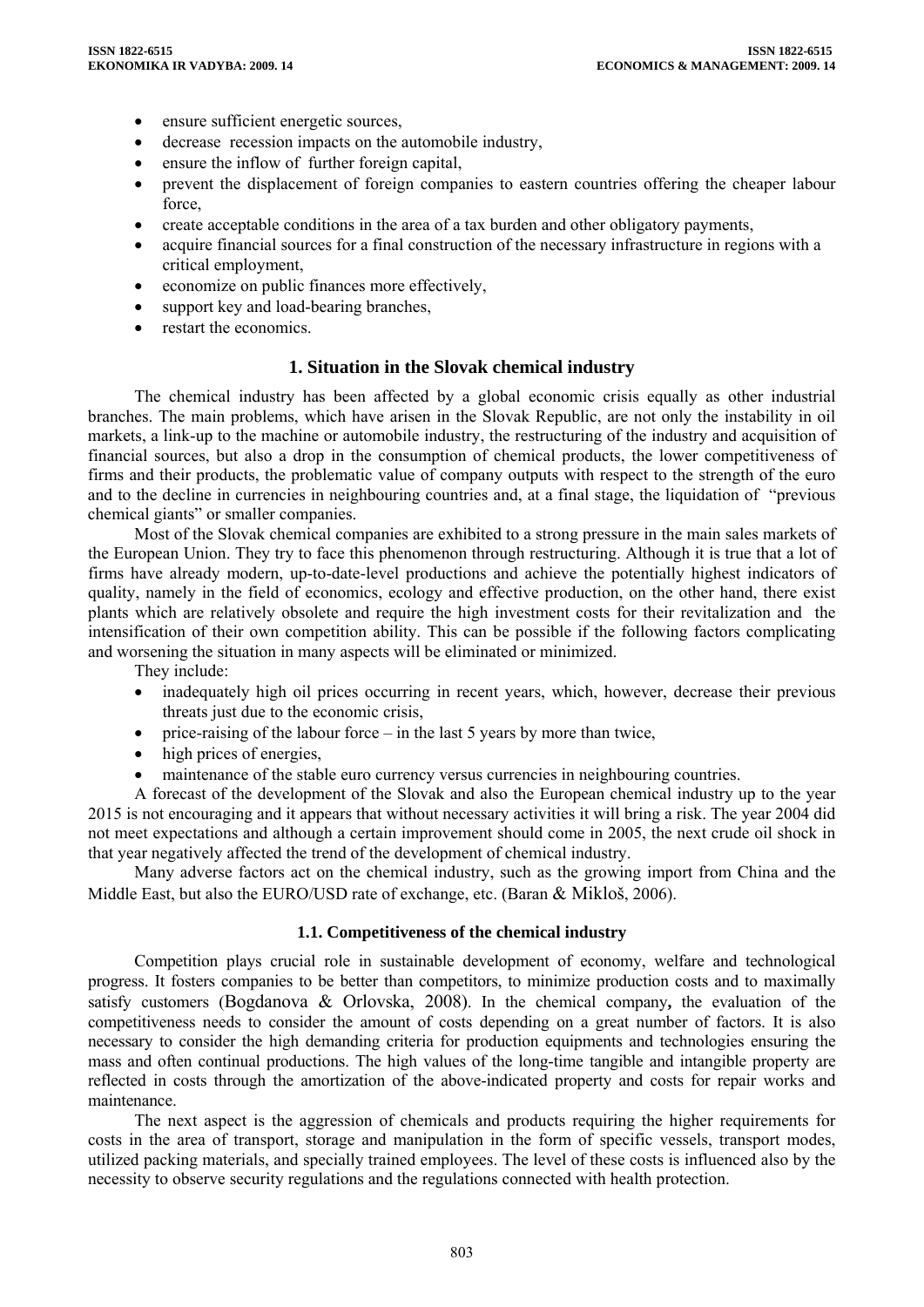The nature of chemical products predetermines the year-round production as, for example, the production of fertilizers and spraying substances despite the fact that they belong to seasonal products. A major part of the production is designed for the manufacturing consumption not only in other industrial branches, but also in the chemical production itself. This fact points out to the next aspect of interconnection with other industrial branches representing in the present economic situation a threat of shifting the impacts of the economic crisis from one industrial branch to another, and thus to the chemical production, too.

The necessity of competitiveness is justified also by a large use of chemical products and by a wide possibility of the substitution which gives rise to pressures encouraging the entrepreneurial subjects to consider thoroughly the position, quality, production and support of their products. This is observable mainly in the case of solvents, among which are many products of identical properties. Another possibility of the substitution is realizable by products from other industrial branches (Šubertová, 2004).

The application of chemical products is dependent also on the products of the machine industry; as an example can serve liquid fertilizers requiring the pressure equipments for their application. Again, this example shows a closer link among industrial branches.

The continual research and development have revealed that many possibilities of the new exploitation of chemical products exist and enable companies to increase their production effectiveness, the better utilization of their property and sources, and thereby the simpler and quicker fulfillment of their defined objectives. The chemical industry is positively influenced also by the expansion of electrical engineering, especially in the case of those chemical products which are ideal for packaging and the production of protective layers in technical household equipments, etc.

However, not less important influence of the chemical industry is exerted also on the environment. The air and water pollution is a highly relevant and often discussed problem. The great amount of legislative rules resulting from the joint effort of EU countries are dealing with this problem and searching for optimum approaches and solutions. The economics of chemical companies is markedly influenced also by the high costs expended for environmental protection, namely for building sewage plants or for the use of equipments being necessary to decrease the amount of air pollutants.

## **2. REACH**

The chemical industry has been understood for a long time as a source of the environmental pollution and of the negative impact on working conditions of employees and, at the same time, as a problem of the safety at work and health protection. Proceeding from the character of inputs and outputs of the chemical industry it is necessary to register, correct and control all chemicals which are produced, employed and sold in our markets.

A proposal incorporated into the Regulation of the European Parliament and of the Council for the Registration, Evaluation, Authorization and Restriction of Chemicals (REACH) was submitted on the basis of conclusions from the White book (a future trend of the EU policy in the area of chemicals) which point out to such a reality that the present legislative framework for chemicals in the EU does not provide the sufficient information about the chemicals´ effects on man´s life and health and on the environment. Furthermore, the conclusions point out also to the fact that in the case of recorded risks the legislative framework is inflexible, namely from the viewpoint of their assessment and the introduction of necessary precautions. The present system is hindering the development of research and innovation and leads in the EU to lagging of the chemical industry behind the U.S.A. and Japan (Jahnátek, 2009).

The REACH system is expected to introduce the similar requirements for testing of new and existing chemicals in dependence on the volume, on the confirmed or suspicious dangerous properties, application, exposition and on the amount of produced or imported substances.

The REACH process incorporates the following phases (Jahnátek, 2009):

- pre-registration phase, during which each registering person will give the basic information on the planned registration inclusive of the identification of a substance and its weight extent since  $1<sup>st</sup>$ June up to  $31<sup>st</sup>$  December, 2008,
- registration of adopted substances (existing substances) proceeding in 3 phases:

**the**  $I<sup>st</sup>$  **phase** with a deadline of its termination up to  $I<sup>st</sup>$  December of 2010 relates to:

• adopted substances classified as carcinogenic, mutagenic or damaging the reproduction are ranked into the first or second category in harmony with a guideline of 67/548/EHS and produced in the Union or imported in the amount of 1 ton yearly and more per producer or importer at least once after the  $1<sup>st</sup>$  June, 2007;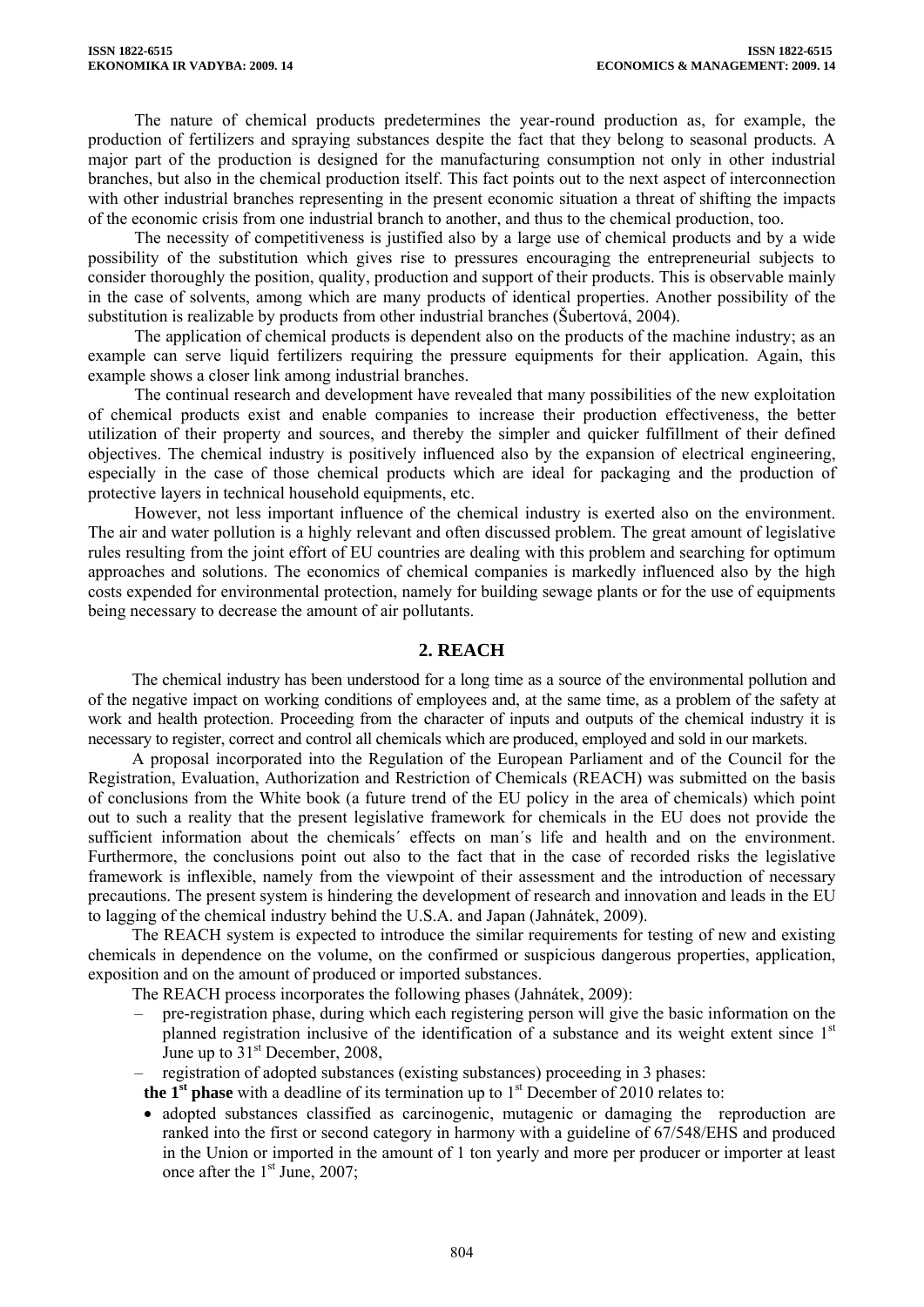- adopted substances classified as very toxic for water organisms which may cause the long-term harmful effects in the water component of the environment (R 50/53) according to a guideline of 67/548/EHS, and which are produced in the Union or imported in the amounts of 100 tons and more yearly per producer or importer at least once after the  $1<sup>st</sup>$  June, 2007;
- adopted substances produced in the Union or imported in the amount of 1 000 tons yearly and more per producer or importer at least once after the  $1<sup>st</sup>$  June, 2007;

**the second phase** with a deadline of its ending up to the 1st June, 2013 relates to adopted substances produced in the Union or imported in the amount of 100 tons and more yearly per producer or importer at least once after the  $1<sup>st</sup>$  June, 2007;

**the third phase** with a deadline of its ending up to the  $1<sup>st</sup>$  June, 2018 relates to adopted substances produced in the Union or imported in the amount of 1 ton and more yearly per producer or importer at least once after the  $1<sup>st</sup>$  June, 2007.

The substances applied in harmony with a guideline of 67/548/EHS are considered as registered in accordance with REACH. The substances taken generally and those in preparations or products, which are not registered according to the regulation of REACH, must not be produced nor introduced into the Union market as far as the regulation does not enact this in another way.

An objective of the REACH system is to:

- constitute the comprehensible and unified registration system of substances in general and those in preparations or in products (if the substance is releasing from it in the common or reasonably presupposed conditions of its application), produced or imported into the EU in the amount of 1 t per year,
- give the basic information about dangers and risks concerned with new and existing substances,
- transfer a burden of evidences about the safe application of substances from the respective bodies of state administration in member countries to producers and importers who will be responsible for them,
- introduce the authorization process as a new instrument of controlling the application of substances arousing a great fear (mainly carcinogenic and mutagenic substances and the substances which damage the reproduction),
- establish the European chemical agency responsible for the performance of the REACH regulation and to ensure the uniform application of the system all over the EU.

# **3. Human resource recruitment in the chemical industry**

As was mentioned earlier, one of the factors producing a pressure on the chemical industry is the price-raising of the labour force. The average wage represents a sum of gross wages of the group of individuals divided by the number of individuals of the given group. Table 1 illustrates the development of an average wage in Slovakia in the period of years from 2003 to 2007.

| <b>THERE</b> Is the average mage in the period of years from 2003 to 2007 |             |      |      |      |      |  |
|---------------------------------------------------------------------------|-------------|------|------|------|------|--|
| Year                                                                      | <b>2003</b> | 2004 | 2005 | 2006 | 2007 |  |
| Average wage in $\epsilon$                                                | 346         | 395  | 448  | 504  | 596  |  |
| Source: Statistical Office of the Slovak Republic (Chrappa, 2009)         |             |      |      |      |      |  |

**Average wage in €**



**Figure 1.** The development of an average wage in Slovakia in the period of years from 2003-2007

**2003 2004 2005 2006 2007**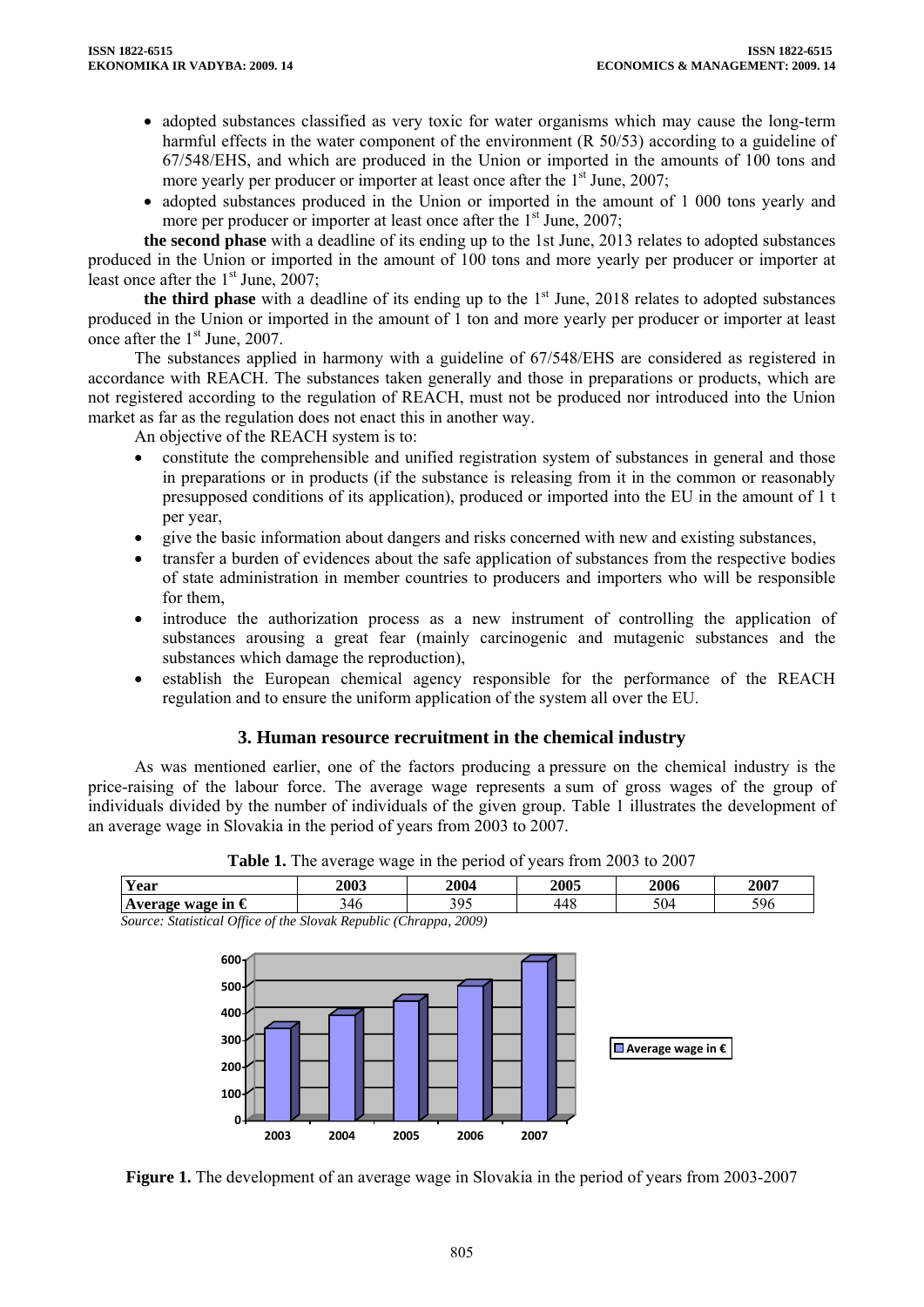The data from the year of 2008 have not been so far published. Fig. 1 shows the development of an average wage in the given period.

The research into wages in the area of chemical industry has revealed that the average wage of the qualified chemical engineer in Slovakia is 900  $\epsilon$ , of the chemical laboratory technician - 560  $\epsilon$ , chemist - 660  $\epsilon$ , operator of machines and equipments - 690  $\epsilon$  and technologist - 870  $\epsilon$ . Despite the values, which are higher than the average wage in Slovakia, the chemical industry is still a less attractive branch for contemporary secondary - school leavers and university graduates. The frequent changes in chemical companies do not permit the sufficient stability and background for a long-term persistence of their employees.

The next problem in Slovakia is an increasing unemployment resulting from the financial and economic crisis. In the following table, the development of unemployment in the Slovak Republic is indicated since the time of its establishment up to now.

| vear                 | 1993 | 1994           | 1995 | 1996                | 1997                   | 1998 | 1999 | 2000 |
|----------------------|------|----------------|------|---------------------|------------------------|------|------|------|
| unemployment $(\% )$ | 4.4  | 14.8           | 13.1 | $\gamma$ o<br>12.0  | $12^{\circ}$<br>ن که ۱ | 15.6 | 19.2 |      |
| vear                 | 2001 | 2002           | 2003 | 2004                | 2005                   | 2006 | 2007 | 2008 |
| unemployment $(\% )$ | 18.6 | $\overline{ }$ | 15.6 | $\cdot$ $\sim$<br>◡ |                        | 94   | 8.0  |      |
|                      |      |                |      |                     |                        |      |      |      |

**Table 2.** The development of unemployment in the Slovak Republic

*Source: Statistical Office of the Slovak Republic (Chrappa, 2009)* 

Figure 1 shows the development of unemployment in the Slovak Republic. At the beginning of the year of 2009 the unemployment reached the level of 9,03 %. It appears that in the future Slovakia will experience the next increase as a result of the impacts of the economic crisis, return of people from neighbouring countries who left Slovakia to find there their jobs also because of the unsolved situation in the gas import.



**Figure 2.** The development of unemployment in the Slovak Republic (Chrappa, 2009)

The unemployment will slightly increase also in the chemical industry because companies are inclined to reduce the number of employees as one of the possibilities to enhance their effectiveness and economy.

A new danger and a weak spot in the Slovak industry is a dependence on the energy supply from Russia. At present, this only source is becoming a threat for the continual operation of industrial productions and for a restart of the economics. The so-called "gas crisis", which was experienced by Slovakia in January of this year, led to a lot of discussions and to the elaboration of new precautions which should minimize the negative impacts in the similar situation in future. The Slovak government is dealing with the improvement of legislature in the period of the future potential crisis and emergency situations. On reducing the power consumption to the minimum chemical companies cannot halt their productions immediately without threatening their own technologies, the public and environment.

# **4. A slump of the Slovak industry**

The industrial production decreased during the half of the year by 16,8 %. Besides the leather industry all industrial branches range among the warning red numbers. Since January of this year the situation has been even worse because companies must react not only to the economic crisis but also to the impacts of the "gas crisis". The situation in the Slovak industry is documented in the following table.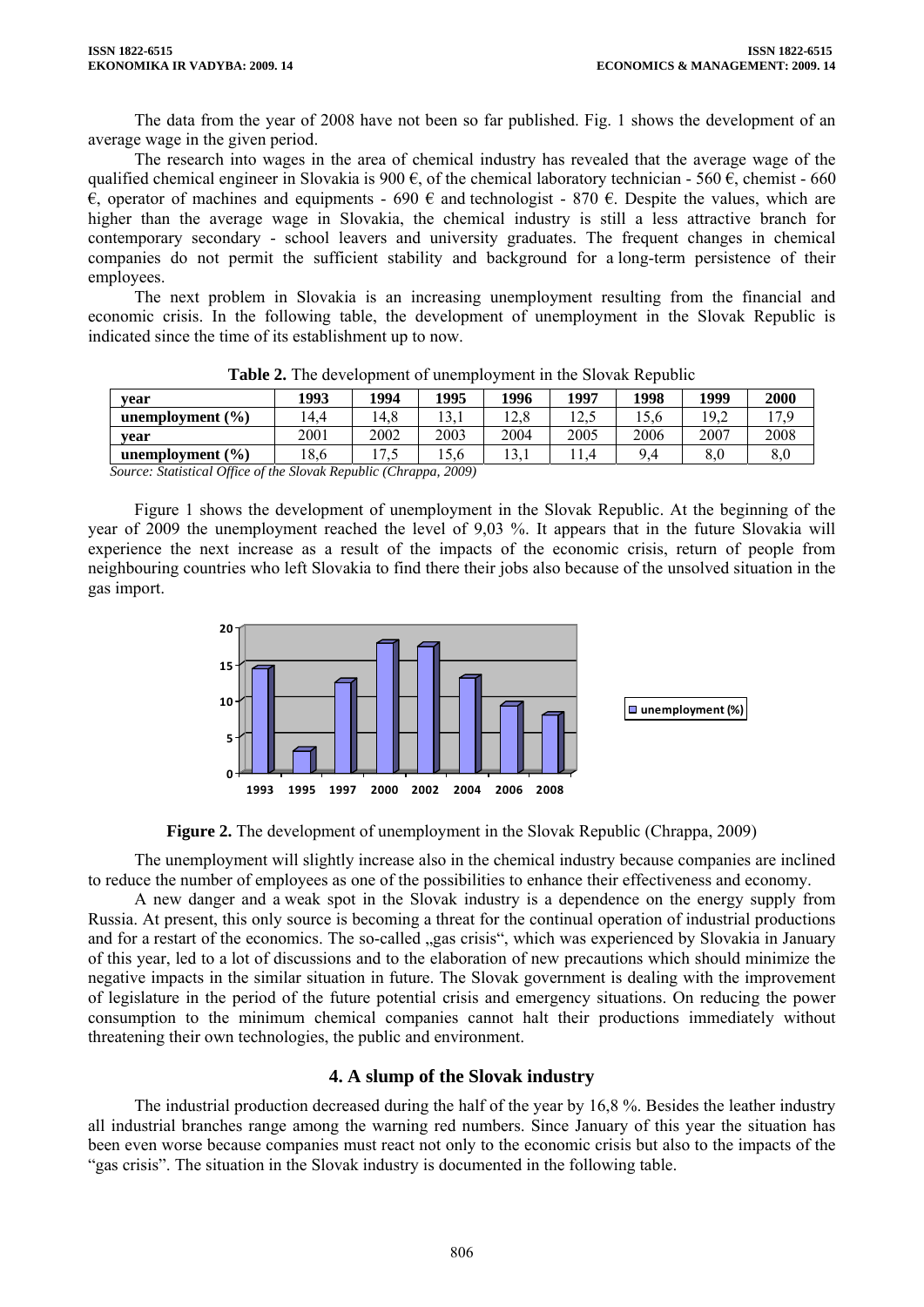| Industry together with the exploitation of raw-materials and power engineering | $-16,8%$  |
|--------------------------------------------------------------------------------|-----------|
| <b>Industrial production</b>                                                   | $-18,8%$  |
| including:                                                                     |           |
| - production of communication vehicles                                         | $-35,7%$  |
| - production of materials from rubber and plastics                             | $-28.5%$  |
| - production of chemicals and chemical products*                               | $-25.9%$  |
| - production of machines and equipments                                        | $-25,4%$  |
| - production of metals                                                         | $-22.7%$  |
| - production of other non-metal and mineral products                           | $-13,1%$  |
| - production of electrical and optical equipments                              | $-12,2%$  |
| - production of food-staffs, drinks and tobacco products                       | $-7,7%$   |
| - processing of wood and production of wood products                           | $-6,7%$   |
| - production of textiles and clothes                                           | $-6,5\%$  |
| - production of coke, refined oil products and nuclear fuels                   | $-1,9%$   |
| - production of cellulose, paper and paper-made products; publishers and press | $-0.2 \%$ |
| - processing of leather and production of leather products                     | 2,7%      |

| Table 3. A half-year change in the industry of the Slovak Republic |  |  |  |
|--------------------------------------------------------------------|--|--|--|
|--------------------------------------------------------------------|--|--|--|

*\*including chemical fibres* 

The maximum decline has been recorded in the production of transport vehicles representing now more than 20 %. The only exception is the processing of leather and the production of leather products where the growth is corresponding to 2,7 %.

In the next period, a certain stabilization of the industry is expected also in the chemical industry due to the introduction of corrective precautions minimizing the negative impacts of the crisis.

### **Conclusion**

The main pillars of chemical productions will always be the producers of fuels, plastic units for the automobile and electronic industry, the producers of tires and many others. However, the successfulness of chemical enterprises will depend:

- a) on the ability to participate in the competitive struggle,
- b) to employ all opportunities for the extension of markets,
- c) to compare the quality and face the confrontation of our enterprises and products with those in the foreign countries which have at disposal the strong competitive advantages.

In the global and competitive environment our chemical industry should approximate to the economic level of EU and other advanced countries, namely in assortment structures, the level of technological processes enabling the lower energetic and raw-material requirements for production, and especially in the labour productivity.

After the moderate recession and expressive slump manifested in recent months it can be expected that the chemical industry will experience the period of stabilization. The speed and length will depend on the final impacts of the economic crisis and on the restart of the Slovak economics.

In order to maintain and intensify the competitiveness of chemical companies it is necessary to stabilize the qualified human potential, to support the quality of the chemical production, and to correctly and quickly react to changes ongoing in the competitive environment. The successfulness of the revitalization of chemical productions depends on the amount of financial sources released for new technologies distinguishing themselves by a positive relation to the environment, by the economical exploitation of sources, and by the expansion of the sphere of chemical products and services.

The opportunities to expand the market of chemical products include mainly the possibilities to offer the products in foreign markets, the inflow of foreign capital, the effort to stimulate the higher competitiveness of our companies, the possibility of co-operation, the establishment of supranational subjects, the extension of possibilities to acquire the high-level human potential, etc.

The chemical industry is threatened by:

- increased unemployment,
- week and unstable currencies of surrounding countries for which our products are expensive,
- lower consumption in the sphere of chemical products,
- enhancement of the amount of substituted products allocated in the global market.